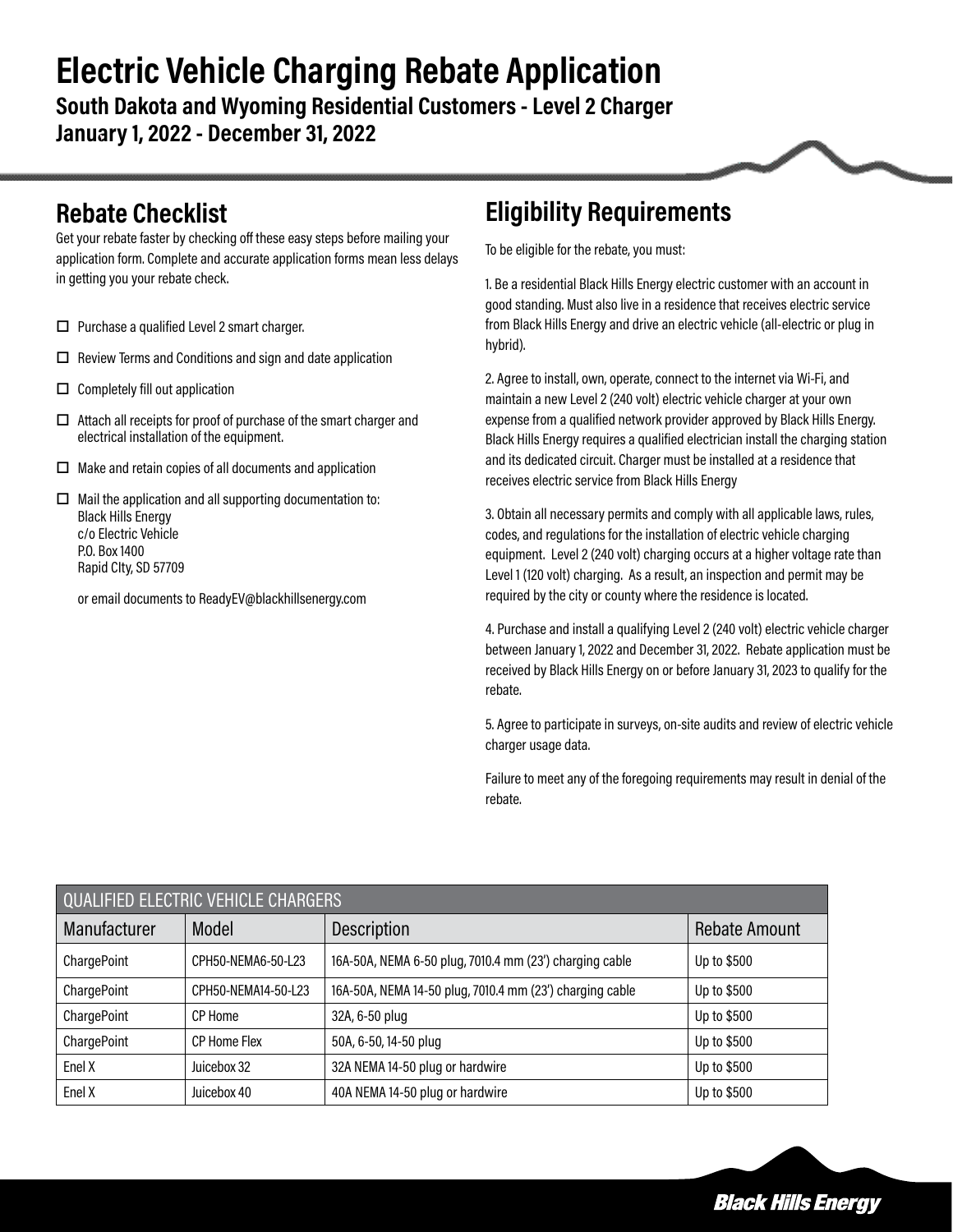#### **Equipment Information**

Complete information for the applicable rebate you are applying for:

| RESIDENTIAL QUALIFIED LEVEL 2 ELECTRIC VEHICLE CHARGER                                                         |                                              |  |  |  |
|----------------------------------------------------------------------------------------------------------------|----------------------------------------------|--|--|--|
| Manufacturer                                                                                                   | Model #                                      |  |  |  |
|                                                                                                                |                                              |  |  |  |
| <b>REQUIRED CHARGEPOINT SERIAL NUMBER</b>                                                                      |                                              |  |  |  |
|                                                                                                                |                                              |  |  |  |
|                                                                                                                |                                              |  |  |  |
| <b>REQUIRED JUICEBOX ID NUMBER (28 DIGITS)</b><br>TO ACCESS JUICEBOX ID NUMBER, SCAN THE QR CODE ON YOUR UNIT. |                                              |  |  |  |
|                                                                                                                |                                              |  |  |  |
|                                                                                                                |                                              |  |  |  |
| <b>Customer Information</b> (To be completed by customer)                                                      | <b>Certification/Electrician Information</b> |  |  |  |

| <b>Account Number</b>                                                             |                | by dealer/contract                          |
|-----------------------------------------------------------------------------------|----------------|---------------------------------------------|
| (Located in upper right-hand corner of Black Hills Energy electric bill)          |                | Dealer/Contractor                           |
|                                                                                   |                | Dealer Address                              |
|                                                                                   |                |                                             |
|                                                                                   |                | Telephone ______                            |
|                                                                                   |                |                                             |
|                                                                                   |                | $E$ mail $\_\_\_\_\_\_\_\_\_\_\_\_\_\_\_\_$ |
| Customer Type: $\Box$ Homeowner $\Box$ Tenant $\Box$ Builder                      |                | Dealer/Contractor                           |
|                                                                                   |                |                                             |
| Customer name/address where rebate check should be sent, if different:            |                |                                             |
|                                                                                   | (Please print) | Mail c                                      |
|                                                                                   |                |                                             |
|                                                                                   |                |                                             |
| Where did you learn about our rebates?                                            |                |                                             |
| $\Box$ Bill insert $\Box$ Billboard $\Box$ Door hanger $\Box$ Email $\Box$ Event  |                | For more                                    |
| $\Box$ Flyer $\Box$ Newspaper article $\Box$ Print ad $\Box$ Radio $\Box$ Website |                | blackhillse                                 |
|                                                                                   |                |                                             |

**Referral by:** □ Auditor □ Contractor/dealer/installer  $\Box$  Friend/family  $\Box$  Other (please specify)

#### **Certification/Electrician Information**

(To be completed by dealer/contractor for equipment installed tor)

| (Please print) |                                       |
|----------------|---------------------------------------|
|                |                                       |
|                | State $\frac{\text{ZIP}}{\text{ZIP}}$ |
|                |                                       |
|                |                                       |
|                |                                       |
|                |                                       |

| Mail completed application and itemized invoices to: |  |  |
|------------------------------------------------------|--|--|
| <b>Black Hills Energy</b>                            |  |  |
| c/o Electric Vehicle                                 |  |  |
| P.O. Box 1400, Rapid City, SD 57709                  |  |  |

#### ADDITIONAL INFORMATION

e information or to download additional applications, visit **blackhillsenergy.com/ev** or email **ReadyEV@blackhillsenergy.com**.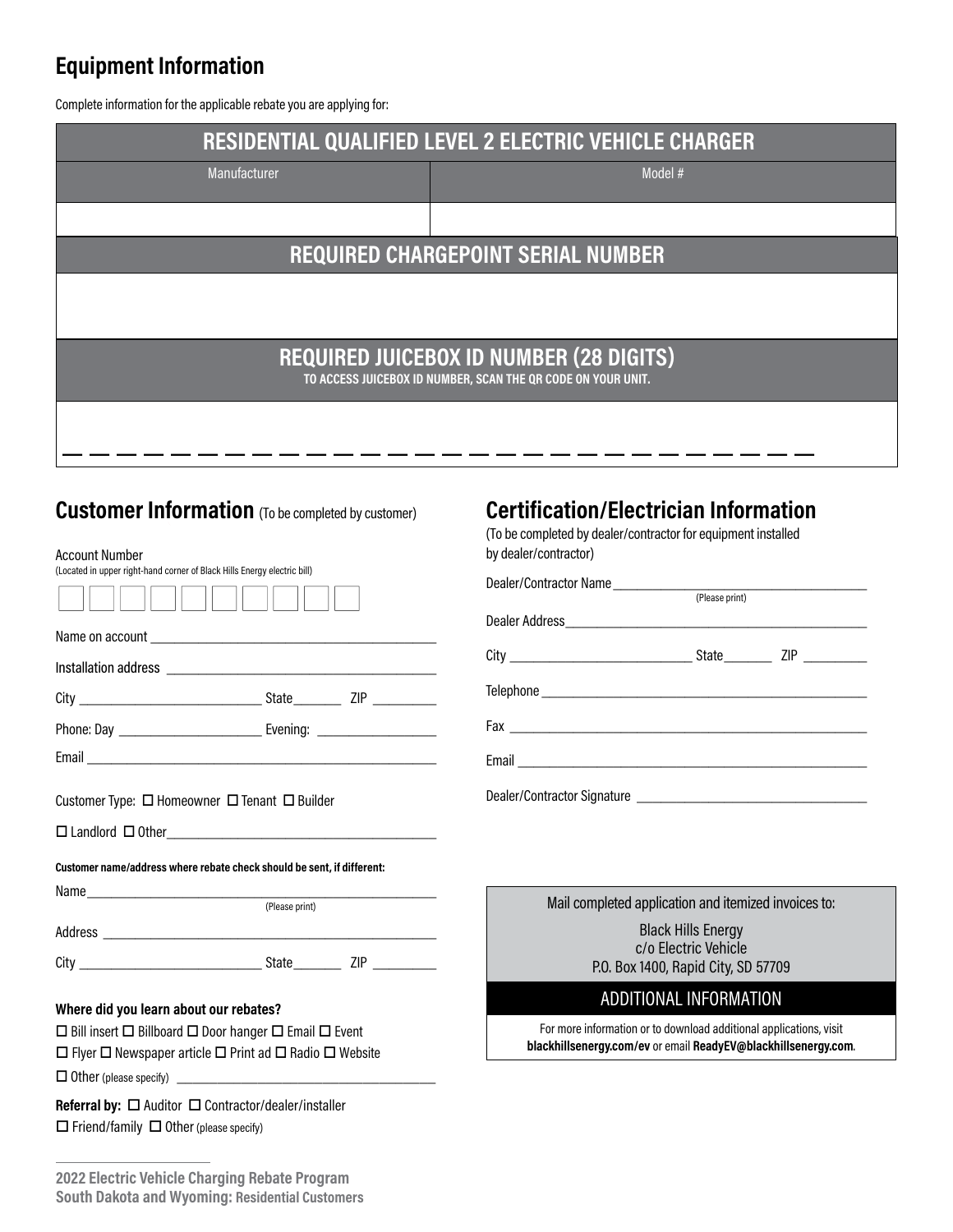### **Terms and Conditions**

Upon receipt of all documentation and validation of compliance, Black Hills Energy will provide the residential electric vehicle charger rebate, which consists of a rebate in an amount up to \$500 for the purchase and installation of a Level 2 (240 volt) electric vehicle charger. Amount of rebate cannot exceed cost of electric vehicle charging equipment and installation. You are responsible for paying all tax liability imposed as a result of receiving the residential electric vehicle charger rebate. The state of Colorado requires charger installation be performed by a licensed master electrician, licensed journeyman electrician, licensed residential wireman, or properly supervised electrical apprentice.

# **Rebate Availability**

Black Hills Energy offers a limited number of rebates. Availability is subject to total number of program participants. Black Hills Energy reserves the right to cancel or modify this rebate program at any time in its sole discretion. Black Hills Energy makes no representations or warranties regarding whether you will or will not qualify to receive the rebate.

## **Electric Vehicle Charger Usage Data**

You authorize the qualified provider of electric vehicle charging equipment to share charger usage data with Black Hills Energy. Usage data provided to Black Hills Energy may be used internally by Black Hills Energy and may be made available on an aggregated, non-personally identifiable basis to the State Public Utility Commission.

# **Audit Rights**

Black Hills Energy reserves the right to select you for an audit to verify the installation of the rebated electric vehicle charging equipment installed at the residence. You hereby consent to such an audit and agree to grant Black Hills Energy access to the residence to the extent reasonably necessary to conduct such an audit. If the audit discovers the electric vehicle charging equipment has not been installed in accordance with these terms and conditions, then the rebate award may be rescinded.

# **Release and Indemnification**

You agree to release, indemnify, and hold harmless Black Hills Energy, its affiliates, respective officers, directors, shareholders, and employees from and against any and all causes of action, damages, losses, claims, expenses, demands, and costs (including attorneys' fees), resulting from, arising out of, or in any way connected with the electric vehicle charging equipment, rebate, or any taxes associated therewith. Black Hills Energy is not a party to any sales transaction between you and the qualified provider of electric vehicle charging equipment. Black Hills Energy's liability and responsibility in connection with this program shall be strictly limited to the making of certain rebate payments for programeligible electric vehicle chargers, and Black Hills Energy does not make, will not provide, and specifically disclaims any and all representations, warranties, covenants, or guaranties whatsoever, express or implied, in connection with the electric vehicle charging equipment and the residential electric vehicle charger rebate program itself, including, without limitation, the implied warranties of merchantability and fitness for a particular purpose. Black Hills Energy shall in no way be liable or responsible for any electric vehicle charging equipment installed by, or for any act or omission of, any other entity or individual, including, without limitation, the equipment manufacturer or any electrician, technician, or other

# **Customer Signature & Certification**

By signing below, you agree to all terms and conditions.

Name (printed): \_\_\_\_\_\_\_\_\_\_\_\_\_\_\_\_\_\_\_\_\_\_\_\_\_\_\_\_\_\_\_\_\_\_\_\_

Signature: \_\_\_\_\_\_\_\_\_\_\_\_\_\_\_\_\_\_\_\_\_\_\_\_\_\_\_\_\_\_\_\_\_\_\_\_\_\_\_\_

Date: \_\_\_\_\_\_\_\_\_\_\_\_\_\_\_\_\_\_\_\_\_\_\_\_\_\_\_\_\_\_\_\_\_\_\_\_\_\_\_\_\_\_\_

**2022 Electric Vehicle Charging Rebate Program South Dakota and Wyoming: Residential Customers**